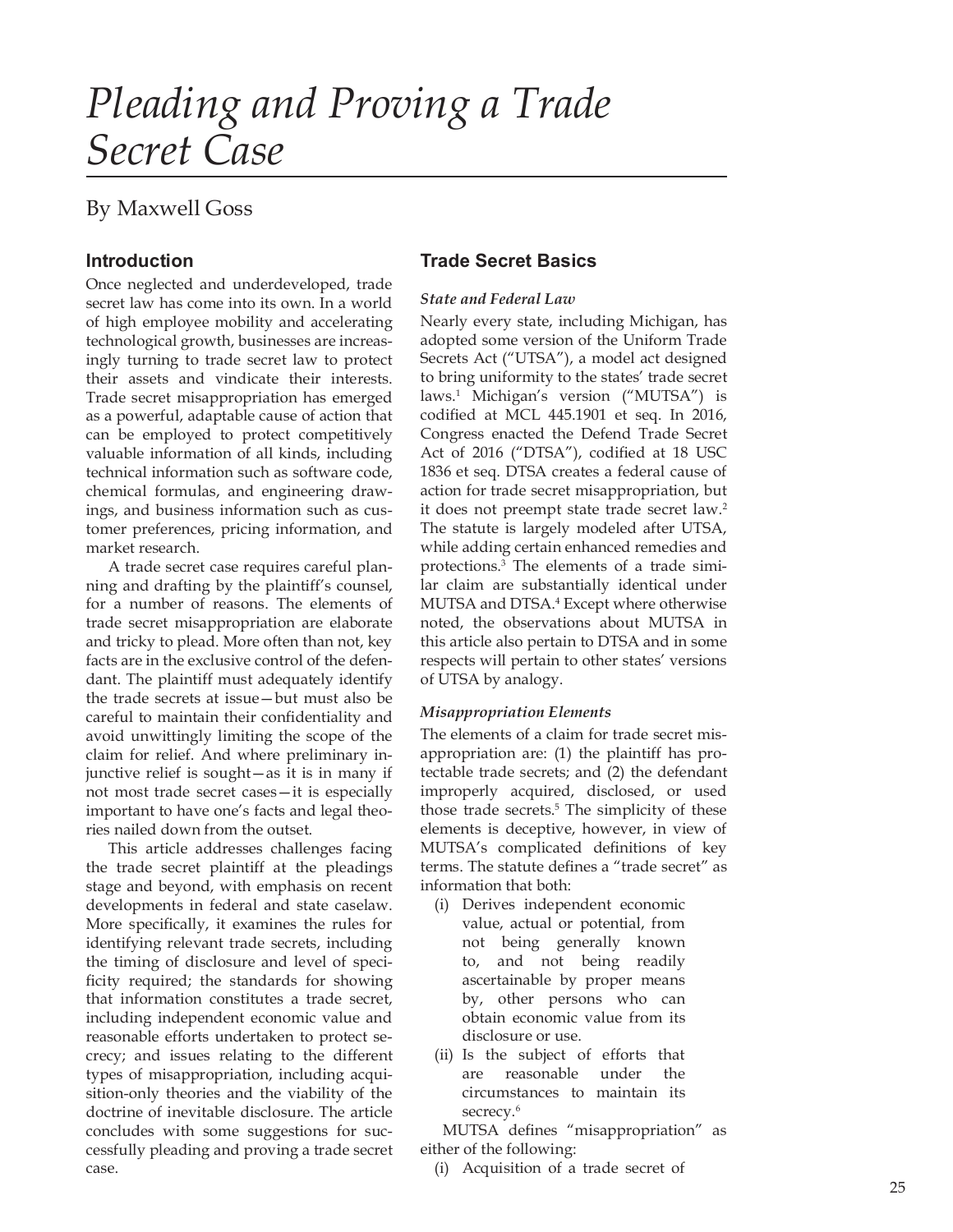- of another without express or implied consent by a person who did 1 or more of the following:
	- (A) Used improper means to acquire knowledge of the trade secret
- of a trade limit its use, or derived from or **Similar** through a person who owed a To be sure, a handful of unput claim are its secrecy or limit its use.  $(B)$  At the time of disclosure or use, the trade secret was derived from or through a person who had utilized improper means to acquire it, acquired under circumstances giving rise to a duty to maintain its secrecy or
- **Substantially** (C) Before a material change of his<br>or her position, knew or had **under MUTSA**  $\qquad \qquad \text{trade secret and that knowledge}$ accident or mistake.<sup>7</sup>

inducement of a breach of a duty to maintain secrecy or espionage through electronic or any other means."<sup>8</sup>

# Identifying the Trade Secrets

Cases frequently involve a tug-of-war over the identification of the trade secrets the plaintiff contends were misappropriated. At the risk of oversimplifying, plaintiffs typically prefer to stick with broad disclosures early in the case and add more specificity only after substantial discovery, whereas defendants typically demand a high degree of specificity<br>from the start. This tonsion can play out at a showledge [of] what the defendant is from the start. This tension can play out at two distinct junctures: at the pleadings stage and during discovery.

## Pleadings

A plaintiff must identify the alleged trade secrets at issue "clearly, unambiguously, and with specificity."<sup>9</sup> But when? Federal courts •• On the other hand, the de in Michigan have declared that "such is not that it should not be saddled with necessary at the pleading stage."<sup>10</sup> One opinion has noted that "the Federal Rules of Civil standing of the precise trade secrets at issue. Procedure do not require heightened pleadings for trade secret claims."<sup>11</sup> Of course,

THE MICHIGAN BUSINESS LAW JOURNAL – SPRING 2<br>another by a person who knows<br>or has reason to know that the<br>trade secret was acquired by<br>trade secret was acquired by<br>improper means.<br>Disclosure or use of a trade secret<br>of ano THE MICHIGAN BUSINESS LAW JOURNAL – SPRING 2022<br>another by a person who knows<br>or has reason to know that the<br>secrets in the complaint.<sup>12</sup> Nevertheless, fed-<br>trade secret was acquired by<br>improper means.<br>Disclosure or use o THE MICHIGAN BUSINESS LAW JOURNAL  $-$  8<br>
another by a person who knows<br>
or has reason to know that the<br>
trade secret was acquired by<br>
improper means.<br>
(ii) Disclosure or use of a trade secret<br>
of another without express o there must be some identification of trade secrets in the complaint.<sup>12</sup> Nevertheless, fed-BUSINESS LAW JOURNAL – SPRING 2022<br>there must be some identification of trade<br>secrets in the complaint.<sup>12</sup> Nevertheless, fed-<br>eral courts "are in general agreement that<br>trade secrets need not be disclosed in detail<br>in a c trade secrets need not be disclosed in detail in a complaint for the simple reason that such a requirement would result in public disclosure of the purported trade secrets."<sup>13</sup>

THE MICHIGAN BUSINESS LAW JOURNAL — SPRING 2022<br>
nother by a person who knows<br>
there must be some identification of trade<br>
r has reason to know that the<br>
secrets in the complaint.<sup>12</sup> Nevertheless, fed-<br>
and correct was a THE MICHIGAN BUSINESS LAW JOURNAL – SPRING 2022<br>
nother by a person who knows<br>
there must be some identification of trade<br>
r has reason to know that the<br>
secrets in the complaint.<sup>12</sup> Nevertheless, fed-<br>
rade secret was a  $\frac{1}{2}$  limit its use, or derived from or  $\frac{1}{2}$  must identify trade secrets with particularity. through a person who owed a<br>duty to the person to maintain in the same city a fodoral case holding that "[a] party. LATE the sumplement would result that section that is the purpored trade sected in a complaint for the simple reason of a notice implement would result in proper means to did 1 or more of the following: The same point gene Example conserved are a marginal of an explicit and simple denotes and a more of the purole of the purole and the state of the state of the state of the state in the state of the state of the state in a Maconb Contey Circ reason to know that it was a  $\frac{1}{2}$  However, in all but one of those opinions, trade secret and that knowledge the citation was made in connection with a Lead improper means to in Michiaga setare vomespective the call improper means to in Michiaga state courts, albeit less clearly.<br>
Secarities charge the track in a Maccumum Crite Court of principal,<br>
After time of disclosu Experimentation of the control of the control of the time of disclosure or use, that the time of disclosure or use, the parameter is a particular particularly states of the state of the state of the state of the state of The same point generally seems to apply in Michigan state courts, albeit less clearly. In a Macomb County Circuit Court opinion, Judge John C. Foster explained that "a plaintiff is not required to plead trade secrets with particularity at this early stage of litigation."<sup>14</sup> In support, the opinion cited an Eastern Dis trict of Michigan case holding that identification with specificity is not necessary at the pleading stage.<sup>15</sup> For its part, the Michigan Court of Appeals or the Michigan Supreme Court do not appear to have weighed in with a published opinion on whether a complaint secrets in the complaint.<sup>12</sup> Nevertheless, fed-<br>real courts "are in general agreement that<br>trade secrets need not be disclosed in detail<br>in a complaint for the simple reason that such<br>a requirement would result in public ions cite a federal case holding that "[a] party alleging trade secret misappropriation must particularize and identify the purported misappropriated trade secrets with specificity." sure of the purported trade secrets."<sup>13</sup><br>The same point generally seems to apply<br>in Michigan state courts, albeit less clearly.<br>In a Macomb County Circuit Court opinion,<br>Judge John C. Foster explained that "a plain-<br>tiff motion for summary disposition under MCR  $2.116(C)(10)$ , under which a court reviews the evidence and not just the pleadings.<sup>16</sup>

## Discovery

The identity of the secrets can often become a point of contention during discovery. The plaintiff may contend that it cannot ascertain the scope of the misappropriation—and cannot identify the relevant secrets—without discovery into matters within the defendant's exclusive control. Courts have observed that informational asymmetries can place the plaintiff in a catch-22 situation: ricularize and identify the purported mis-<br>propriated trade secrets with specificity."<br>wever, in all but one of those opinions,<br>idition was made in connection with a<br>tion for summary disposition under MCR<br> $16(C)(10)$ , under Discovery<br>The identity of the secrets can often become<br>plaintiff may contend that it cannot ascertain<br>the scope of the misappropriation — and can-<br>not identify the relevant secrets — without<br>discovery into matters within

Satisfying the requirement of detailed disclosure of the trade secrets without doing can be very difficult. If the list is too general, it will encompass material that the defendant will be able to show cannot be trade secret. If instead it is too specific, it may miss what the defendant is doing. $17$ 

On the other hand, the defendant may conproduction obligations without an under-Courts have expressed concern that allowing discovery before the trade secrets have been

The elements identical and DTSA.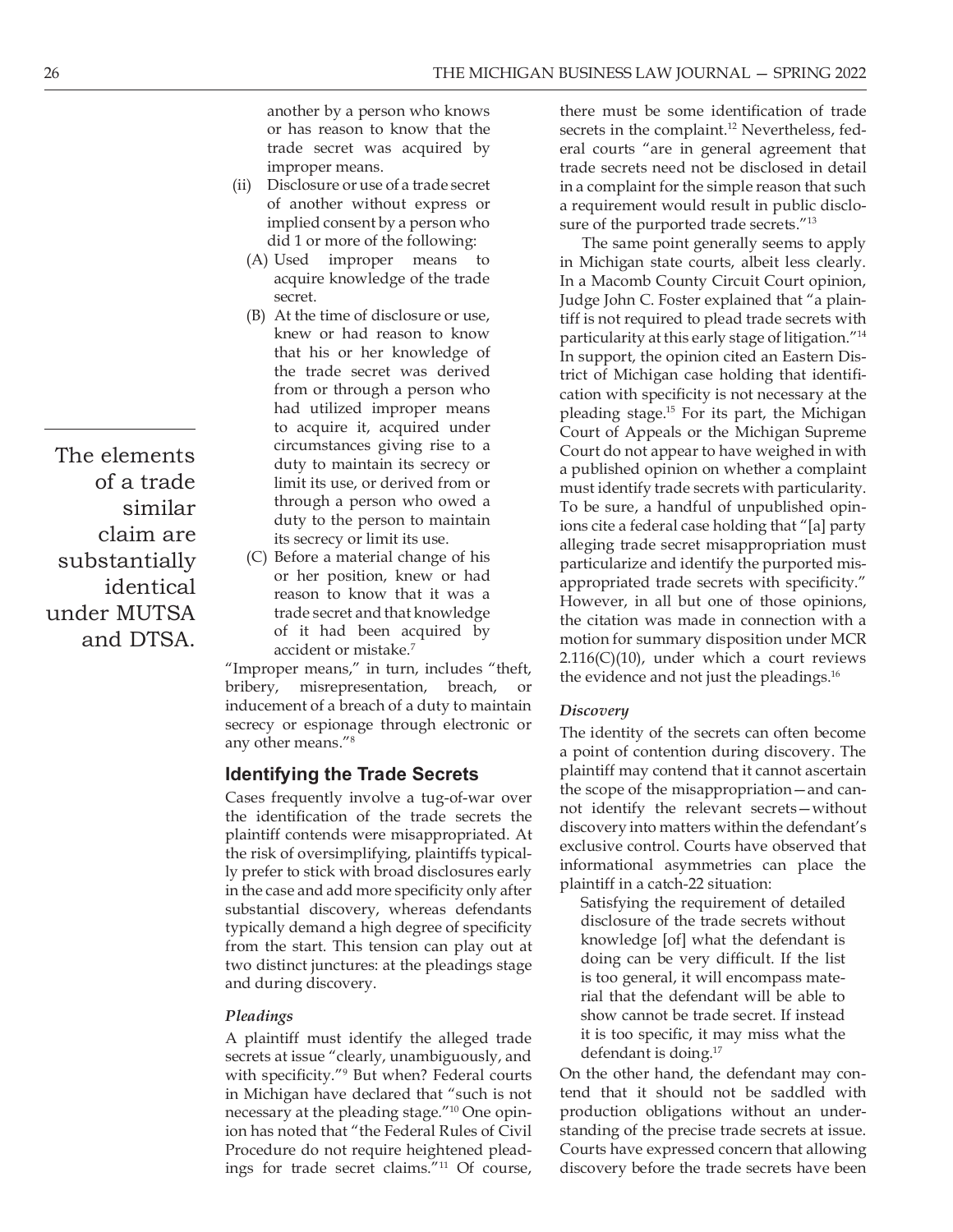identified may set up a fishing expedition or enable a plaintiff to "mold its cause of action around the discovery it receives."<sup>18</sup>

In a number of courts, while the trade secrets need not be specifically identified in the complaint, the plaintiff must still identify them with reasonable particularity before it can compel discovery from the defendant regarding the secrets. In some jurisdictions notably, California and Delaware-pre-discovery disclosure is a fixed requirement.<sup>19</sup> In others, courts decide in each instance whether to follow this approach. Indeed, "[t]he divergent rulings from various federal courts on the issue of whether to require prediscovery identification of trade secrets reinforces the idea that rulings on discovery limitations are a case-by-case decision where courts must use their broad discretion based heavily on the distinct circumstances of any particular action."20

In the Eastern District of Michigan, courts largely favor pre-discovery identification of trade secrets. In a widely cited opinion, Magistrate Judge Mona K. Majzoub explained that a plaintiff "will normally be required to identify with reasonable particularity the matter which it claims constitutes a trade secret, before it will be allowed (given a proper showing of need) to compel discovery of its adversary's trade secrets."<sup>21</sup> In Michigan state courts, however, litigation tends to be more flexible, and there appears to be no discernable authority addressing pre-discovery identification of trade secrets. Nevertheless, it should be noted that state trial courts are authorized to enter protective orders "for good cause shown" and to control the timing and sequence of discovery "for the convenience of parties and witnesses and in the interests of justice."<sup>22</sup>

## **Establishing Trade Secrecy**

#### **Independent Economic Value**

A trade secret plaintiff must not only identify the trade secrets at issue but must plead and prove that they are, in fact, trade secrets. To do so, the plaintiff must first show that the information has economic value, and that it derives that value from being unknown to competitors.<sup>23</sup> As one court put it, "[t]o have independent economic value 'the secret information must afford the owner a competitive advantage by having value to the owner and potential competitors."<sup>24</sup>

Competitive value was a critical issue in Ukrainian Future Credit Union v Seikely, in

which a former credit union employee was accused of wrongfully obtaining credit union documents containing customer loan information, social security numbers, account numbers, and other information.<sup>25</sup> According to the credit union's amended complaint, the information was "highly valuable to it, as confidentiality of the records must remain private pursuant to bank secrecy laws and state and federal civil and criminal statutes."<sup>26</sup> The court found that the credit union had failed to allege that the information had independent economic value because its allegations said nothing about its value to a competitor. "Instead, the Credit Union defines the value of the information based upon the regulatory consequences of disclosure, not based upon its value to some other entity competing for its customers."<sup>27</sup> For this and other reasons, the court dismissed the complaint under Rule 12(b)(6) and denied leave to file a second amended complaint on grounds of futility.<sup>28</sup>

#### **Efforts to Maintain Secrecy**

To establish that the information at issue constitutes trade secrets, a plaintiff must also plead and prove that the information is the subject of reasonable efforts to maintain its secrecy.<sup>29</sup> Courts have recognized three types of measures a trade secret owner may take to maintain secrecy:

Such measures generally include either an express agreement between the employer and employee restricting or prohibiting disclosure by the latter to third parties; a disclosure by employer to employee in confidence or with a tacit understanding, inferable from the attendant circumstances, that the information is confidential; or security precautions utilized by the employer to insure that only a limited number of authorized individuals have access to the information.<sup>30</sup>

Determining the reasonableness of protective measures involves a balancing of costs and benefits and will vary from case to case.<sup>31</sup> Accordingly, "except where the evidentiary showing of reasonable efforts could not conceivably support a judgment in favor of the plaintiff, the reasonableness of the efforts is a question for the trier of fact."32

A recent unpublished opinion of the Michigan Court of Appeals illustrates the standards for evaluating reasonable efforts at the pleading stage. In Theisen  $v$  Inventive In the Eastern District of Michigan, courts largely favor prediscovery identification of trade secrets.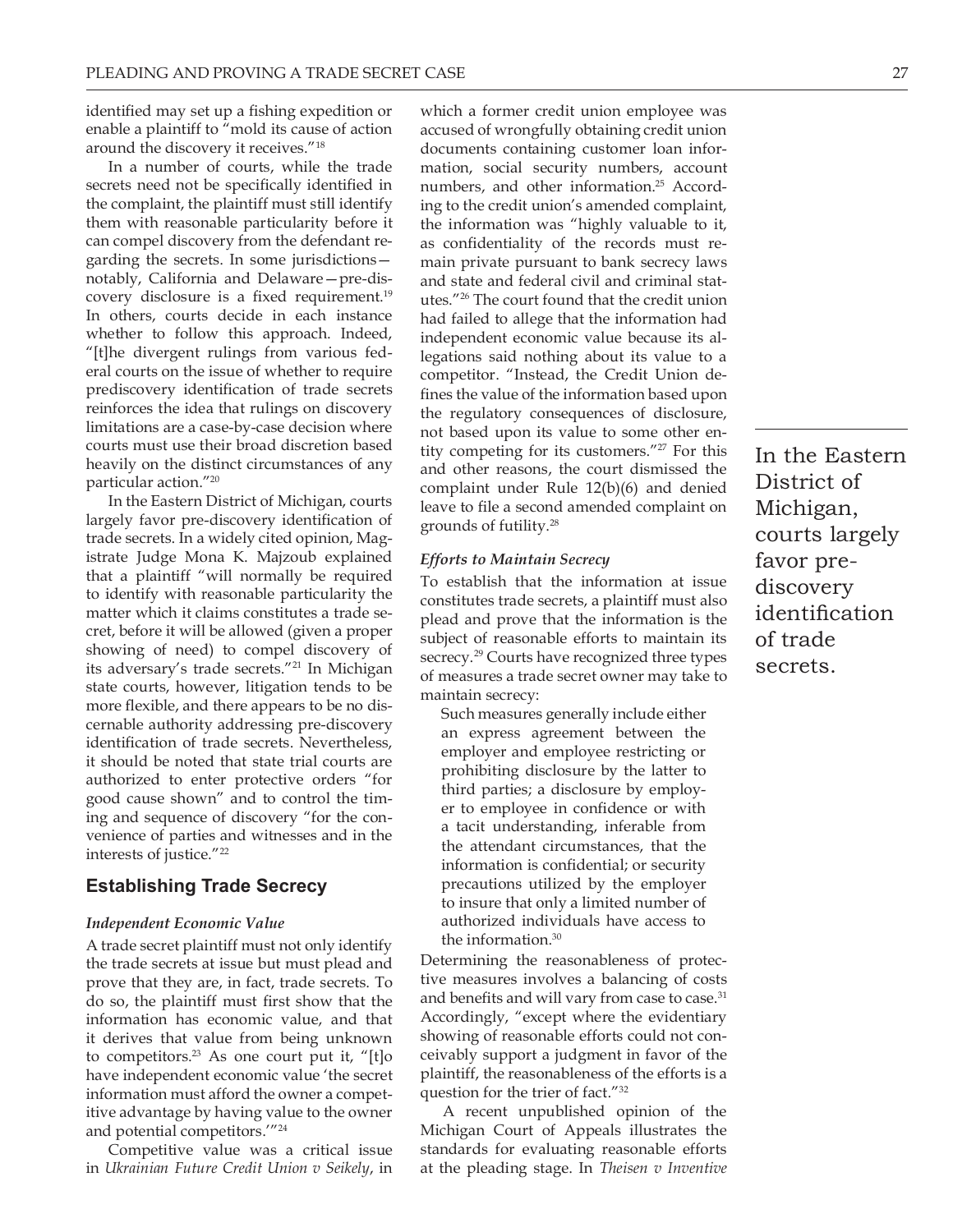A trade secret plaintiff must not only identify the trade secrets at issue but must plead and prove that they are, in fact, trade secrets.

Consulting LLC, the plaintiffs - an individual and his wholly-owned limited liability company-alleged in their complaint that the defendants had misappropriated trade secrets contained in a "PowerPoint deck with business plans, executive summaries, cost analysis, and other items used in the development and marketing" of certain IP that was the subject of a contemplated joint venture.<sup>33</sup> The complaint alleged that each page was marked "HIGHLY CONFIDENTIAL PROPERTY OF THE THEISEN GROUP" and that the trade secrets were "known only by [p]laintiffs and limited representatives on a need to know basis."34 The trial court dismissed the complaint under MCR  $2.116(C)(8)$ , finding that it contained no specific allegations of efforts made to maintain secrecy.<sup>35</sup>

The appeals court reversed the trial court's ruling, holding that the plaintiffs' allegations that they had shared the information at issue with only limited persons and had marked each page of the deck as highly confidential were sufficient.<sup>36</sup> In so ruling, the appeals court made two observations of interest. First, contrary to what the defendants argued, the plaintiffs were not required to secure a nondisclosure agreement, noting that a jury could find that a plaintiff had made reasonable efforts to maintain confidentiality even without such an agreement.<sup>37</sup> Second, the fact that the plaintiffs' operation was a small one - as reflected by the fact that the company was a single-member limited liability company with the individual plaintiff as its sole member-supported the conclusion that their efforts to maintain secrecy were reasonable.<sup>38</sup> This is because, as courts have held, "[t]he precautions that are reasonable for a large commercial organization may be unreasonable for a smaller operation depending on the required cost benefit analysis."<sup>39</sup>

## **Establishing Misappropriation**

A plaintiff must allege that the trade secrets were misappropriated through improper acquisition, disclosure, or use.<sup>40</sup> Fortunately for the plaintiff, MUTSA "sets a relatively low bar for pleading misappropriation."<sup>41</sup> Nevertheless, the elements must be properly pleaded - and proved.

#### **Improper Acquisition**

Though most cases focus on improper disclosure or use, it is possible to allege a case based simply on improper acquisition. In a case from the Northern District of California, the plaintiff alleged that the defendant acquired certain resins knowing that they had been created using the plaintiff's trade secrets.<sup>42</sup> Though no allegations of improper disclosure or use were made, the court determined that it had stated a claim for misappropriation through wrongful acquisition of trade secrets.<sup>43</sup> Despite this ruling, it is important to note that an "acquisition-only" theory can create challenges for a plaintiff's damages case because it is often not clear that mere acquisition will result in economic injury to the plaintiff or unjust enrichment of the defendant. In a more recent case from the Northern District of California, the court denied the plaintiff's request for a jury instruction on acquisition-only damages because "the only discernable damages theories preserved by [plaintiff] have been grounded in defendants' alleged use or disclosure of trade secrets."<sup>44</sup>

## **Inevitable Disclosure**

Improper disclosure and use frequently come up in the employment context, where an employee may be accused of disclosing and using the former employer's trade secrets in service of the new employer. Some jurisdictions, elaborating on the Uniform Trade Secret Act's authorization of injunctions as a remedy for "threatened" (as opposed to "actual") misappropriation,<sup>45</sup> have adopted the so-called doctrine of "inevitable disclosure." Under this theory, a plaintiff may obtain relief based on a finding that its former employee will "inevitably" disclose its trade secrets to the person's new employer.<sup>46</sup> The doctrine allows a plaintiff to go forward in the absence of evidence of actual disclosure or use. It is typically invoked to support a preliminary injunction, although it may also be invoked, in jurisdictions that recognize it, to overcome a motion to dismiss.<sup>47</sup>

Where available, the doctrine of inevitable disclosure generally applies in cases in which the employee goes to work for a competitor of the plaintiff, the trade secrets have been clearly specified, the secrets bear directly on the employee's new responsibilities, and the employee has behaved in a duplicitous manner.<sup>48</sup> As to this final point, in PepsiCo, Inc v Redmond, the seminal case on inevitable disclosure, the court found that the former employee's "lack of forthrightness" and "out and out lies" prior to departure supported the conclusion that he "could not be trusted to act with the necessary sensitivity and good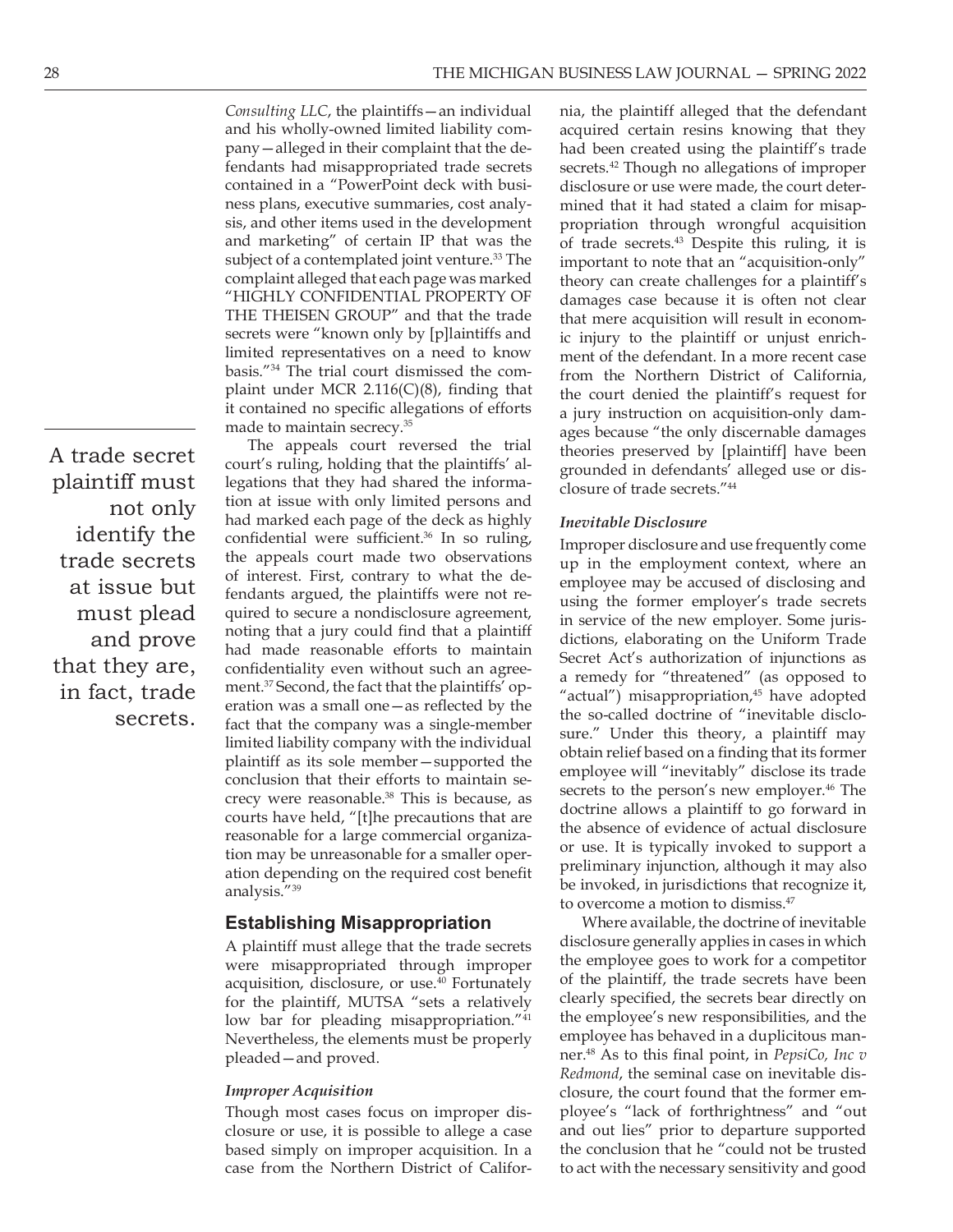faith under the circumstances in which the only practical verification that he was not using plaintiff's secrets would be [his] words to that effect."<sup>49</sup>

Several courts have observed that Michigan has not adopted the doctrine of inevitable disclosure.<sup>50</sup> Nevertheless, while there is no mandatory authority affirmatively applying the doctrine under Michigan law, there are indications that the doctrine may be viable. Many courts have cited CMI International, Inc v Intermet International Corporation, in which the court of appeals affirmed the trial court's entry of summary disposition against a plaintiff that had relied on the doctrine of inevitable disclosure.<sup>51</sup> After discussing PepsiCo, the court explained:

Even assuming that the concept of "threatened misappropriation"  $\alpha$ f trade secrets encompasses a concept of inevitable disclosure, that concept must not compromise the right of employees to change jobs. Accordingly, we hold that for a party to make a claim of threatened misappropriation, whether under a theory of inevitable disclosure or otherwise, the party must establish more than the existence of generalized trade secrets and a competitor's employment of the party's former employee who has knowledge of trade secrets.<sup>52</sup>

The court then pointed out that the plaintiff had offered no evidence of duplicity and had not even identified a specific trade secret that was likely to be disclosed.<sup>53</sup> Concluding that "CMI cannot establish a basis on which to claim inevitable disclosure," the court ruled for the defendant.<sup>54</sup>

A recent unpublished opinion from the Michigan Court of Appeals suggests that the doctrine has not been rejected. In Gen-Wealth, Inc v Freckman, the court stated that it had "accepted" the doctrine of inevitable disclosure in CMI, with the caveat that a party "must establish more than the existence of generalized trade secrets and a competitor's employment of the party's former employee who has knowledge of trade secrets."<sup>55</sup> However, as in CMI, the court found that the facts of the case did not warrant application of the doctrine because "there was no evidence that Freckman's skills as an advisor were limited to his ability to exploit trade secrets."<sup>56</sup>

Perhaps most notably, a 2019 case from the Eastern District of Michigan actually applied the doctrine of inevitable disclosure.

In Radiant Global Logistics, Inc v Fursteneau, Judge Paul D. Borman separately addressed "actual" and "threatened" misappropriation under MUTSA.<sup>57</sup> The court reviewed the testimony of the defendants at a preliminary injunction hearing-including various denials and implausible assertions regarding the opening of an office for a competitor, the hiring of the former employer's team, and other matters-and concluded that it was "inherently incredible."<sup>58</sup> Though the opinion did not use the phrase "inevitable disclosure," it cited PepsiCo with approval and granted the injunction in part because the plaintiff was likely to succeed on the merits of its claim of threatened misappropriation.<sup>59</sup> In the court's words, one defendant's lack of candor "would support a conclusion of his willingness to use the trade secrets in his possession" on behalf of his new employer, and that "[t]he more confidential information [he] possesses, the higher the likelihood that he will use that information on behalf of" the new employer.<sup>60</sup>

## **Takeaways for Practitioners**

These are just some of the issues facing litigants in a misappropriation case. The good news is that courts tend to take a flexible, case-by-case approach to evaluating trade secret claims. But while this flexibility may benefit a plaintiff, it can sometimes make outcomes hard to predict. In light of the issues identified in this article, practitioners should consider the following points:

- The standard for identifying trade secrets in the complaint is not an exacting one. However, when seeking a preliminary injunction, more detail is better. Moreover, once discovery commences, trade secrets will likely need to be identified with reasonable particularity.
- Whether seeking injunctive relief, damages, or both, it is important to set forth the economic value of the trade secrets at issue. This includes showing their actual or potential value to competitors and that their value derives from their secrecy.
- When it comes to trade secrets, courts help those who help themselves. The trade secret owner needs to plead and prove that it used reasonable measures to maintain secrecy, such as confidentiality agreements, limitation of access, or security precau-

Several courts have observed that Michigan has not adopted the doctrine of inevitable disclosure.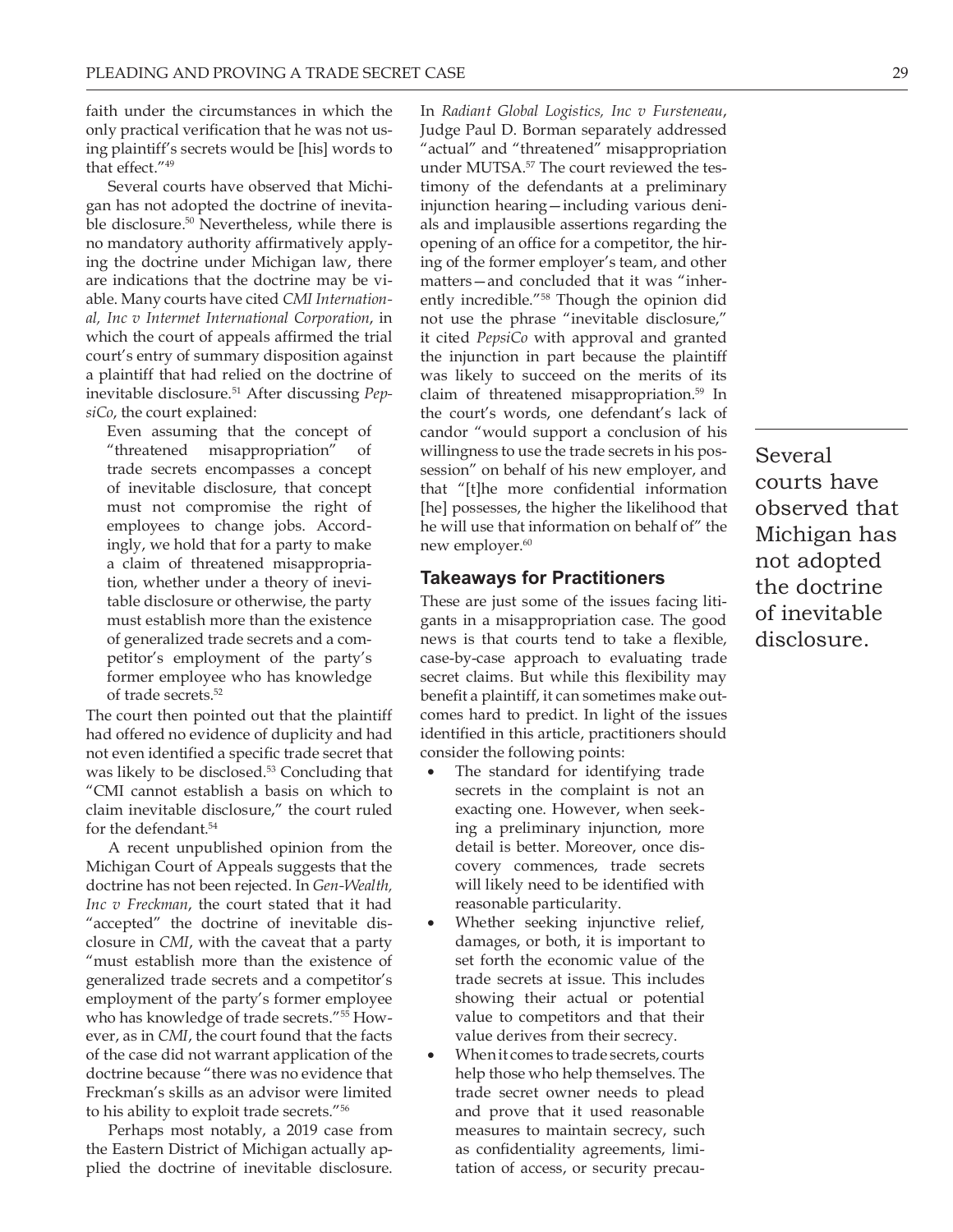## tions.

- With the right facts, "inevitable disclosure" should not necessarily be ruled out as a basis for injunctive relief under MUTSA. Among other things, a showing of duplicity or untrustworthiness would be needed for a claim of inevitable disclosure to succeed.
- Circumstantial evidence is often critical in a trade secret case, and courts understand this. Even when relying on circumstantial evidence, be sure to develop as robust a picture as possible to avoid any implication that one's allegations are speculative or conclusory.

Most fundamentally, the plaintiff's attorney should know statutory definitions of "trade secret" and "misappropriation" inside and out. To succeed at the pleading stage and beyond, one must plead and prove that the various components of those multipart definitions are satisfied.

#### **NOTES**

1. See Trade Secrets Act, UNIFORM LAW COMMISSION, available at https://www.uniformlaws.org/committees/community-home?CommunityKey=3a2538fbe030-4e2d-a9e2-90373dc05792 (last accessed Nov. 5,  $2021$ ).

2. See H. Rep. No. 114-529, at 2-5 (2016).

3. See id. at 12 (2016).

4. E.g., FCA US LLC v Bullock, 446 F Supp 3d 201, 212 (ED Mich 2020)

5. Ajuba Int'l, LLV v Saharia, 871 F Supp 2d 671, 691 (ED Mich 2012) (citation omitted).

6. MCL 445.1902(d); cf. 18 USC 1839(3).

7. MCL 445.1902(b); cf. USC 1839(5).

8. MCL 445.1902(b); cf. USC 1839(6).

9. Utilase, Inc v Williamson, Nos. 98-1233, 98-1320, 1999 US App LEXIS 22452, at \*6 (6th Cir Sept 10, 1999 (quoting Shatterproof Glass Corp v Guardian Glass Co, 322 F Supp 854, 867 (ED Mich 1979)); see also Dura Global Techs, Inc v Magna Donnelly Corp, 662 F Supp 2d 855, 859 (ED Mich 2009).

10. Compuware Corp v IBM, 259 F Supp 2d 597, 605 (ED Mich 2002); see also Two Men & a Truck, Int'l, Inc v Cutlip, No 1:12-cv-34, 2012 US Dist LEXIS 199132, at \*15-16 (WD Mich Sept 12, 2012).

11. Foulk Consulting Servs v Blazemeter, Inc, No. 20-11446, 2020 US Dist LEXIS 225749, at \*12 (ED Mich Nov 16, 2020).

12. See, e.g., Bioquell, Inc v Feinstein No 10-2205, 2010 US Dist LEXIS 124077, at \*18 (ED Pa Nov 23, 2010) (dismissing trade secret claim where complaint failed to "identify the[] trade secret" and was instead "merely a string of conclusory statements devoid of any factual basis").

13. Leucadia, Inc v Applied Extrusion Techs, Inc, 755 F Supp 635, 636 (D Del 1991).

14. JM Polymers, Inc v Spartan Polymers, LLC, No 2013-3899-CK, unpub op at 10 (Mich 16th Cir Ct Feb 18, 2014) (citing Interactive Solutions Group, Inc v Autozone Parts, Inc, No 11-13182, 2012 US Dist LEXIS 52951, at \*8 (ED Mich Apr 16, 2012)).

 $15.$   $Id.$ 

16. See, e.g., Lowry Holding Co v Geroco Tech Holding Corp, No 303694, 2012 Mich App LEXIS 1033, at \*8 (Mich Ct App May 24, 2012). The one outlier is *Jasper v* Bloomfield Village Investor Holding, LLC, N0 337098, 2018 Mich App LEXIS 1097, at \*12-13 (Mich Ct App Apr 3, 2018), which affirmed the trial court's denial of leave to file a second amended complaint where "plaintiff failed to identify with particularity what portion of his 103page business plan constituted the trade secret." That case is unusual in that the plaintiff had already specified a single document that allegedly contained a trade secret but then could not point to the alleged secret. In any event, the holding may be open to question in that it relies on Dura, supra, at 859 (ED Mich 2009), which was decided on a motion for summary judgment rather than a motion to dismiss.

17. DeRubeis v Witten Techs, Inc, 244 FRD 676, 680 (ND Ga 2007) (quoting Lynn H. Pasahow, Patent and Trade Secret Biotechnology Litigation, 1993 Biotechnology: Business, Law, and Regulation 37, 52 (ALI-ABA Course Study Materials)); see also, e.g., Oakwood Labs, LLC v Thanoo, 999 F3d 892, 907 (3rd Cir 2021) (citing DeRubeis, 244 FRD, at 680)).

18. DeRubeis, supra, at 682.

19. See Cal Civ Proc Code 2019.210; Engelbard Corp v Savin Corp, 505 A2d 30, 33 (Del Ch 1986).

20. A&P Tech, Inc v Lariviere, No 1:17-cv-534, 2017 US Dist LEXIS 211822, at \*22 (SD Ohio Dec 27, 2017).

21. Dura Global Techs, Inc v Magna Donnelly Corp, No 07-cv-10945, 2007 US Dist LEXIS 89650, at \*6-7 (ED Mich Dec 6, 2007) (internal quotations and citation omitted).

22. MCR  $2.302(C)$ , (D).

23. See MCL 445.1902(d)(i); cf. USC 1839(3)(B).

24. Giasson Aerospace Sci, Inc v RCO Eng'g, Inc, 680 F Supp 2d 830, 843 (ED Mich 2010) (quoting Daimler-Chrysler Servs N Am, LLC v Summit Nat'l, Inc, 289 Fed Appx 916, 922 (6th Cir 2008)).

25. Ukrainian Future Credit Union v Seikely, No 17-cv-11483, 2017 US Dist LEXIS 194165 (ED Mich Nov 27,  $2017$ ).

- 26. Id. at \*25.
- 27. Id.
- 28. Id. at \*27.
- 29. MCL 445.1902(d)(ii); cf. USC 1839(3)(A).

30. Kubik, Inc v Hull, 56 Mich App 335, 348, 224 NW2d 80 (1974).

31. See Niemi v NHK Spring Co, 543 F3d 294, 300-301 (6th Cir 2008).

32. Id. at 303.

33. Theisen v Inventive Consulting LLC, Nos 352952,

353990, 2021 US Mich App LEXIS, at \*8 (Mich Ct App Aug 12, 2021).

34. Id. at \*9.

- 35. Id. at \*10.
- 36. Id. at \*10-11.

37. Id. at \*10 (citing Giasson, supra, at 840).

38. Id. at \*11 (citing Giasson, supra, at 840).

39. Giasson, supra, at 840.

40. MCL 445.1902(b); cf. USC 1839(5).

41. Ajuba, supra, at 691 (citations omitted).

42. ATS Prods v Champion Fiberglass, Inc, No C-13-

02403 SI, 2014 US Dist LEXIS 13886 (ND Cal Feb 3,  $2014$ ).

43. Id. at \*8-9.